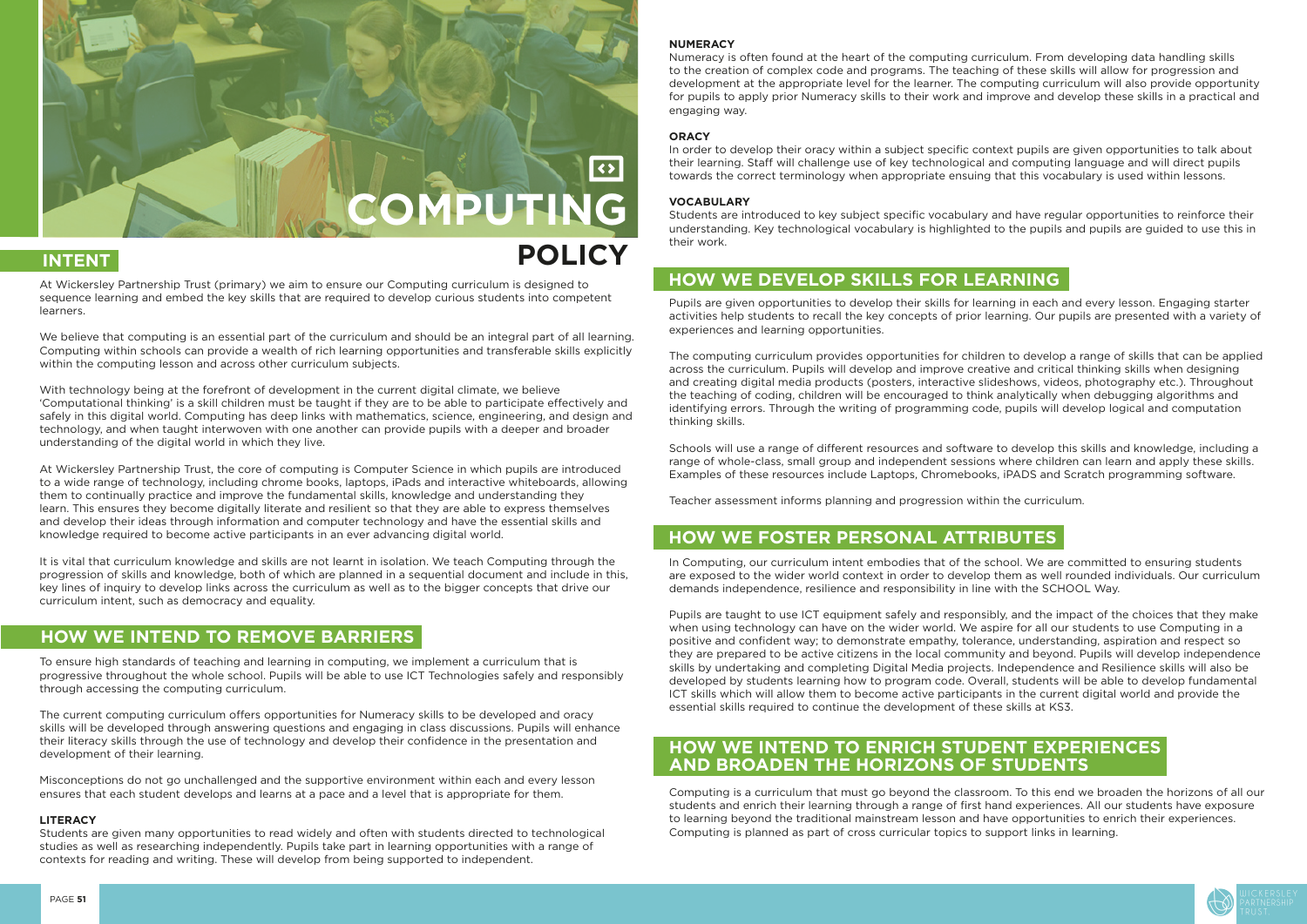

## CURRICULUM **COMPUTING**

SUBJECT INTENT: It is vital that curriculum knowledge and skills are not learnt in isolation. We teach ICT through the progression of skills and knowledge, both of which are planned in a sequential document and include in key lines of enquiry to develop links across the curriculum as well as to the bigger concepts that drive our curriculum intent, such as democracy and equality.

|                                                      |                                           | <b>EYFS</b>                                                                                                                                                        | <b>YEAR1</b>                                                                                                                                                                                                                                         | <b>YEAR 2</b>                                                                                                                                                                                                                                                                           | <b>YEAR 3</b>                                                                                                                                                                                                                                                    | <b>YEAR 4</b>                                                                                                                                                                                                                                                                                                | <b>YEAR 5</b>                                                                                                                                                                                                             | <b>YEAR 6</b>                                                                                                                                                                                                                                                                                                     |
|------------------------------------------------------|-------------------------------------------|--------------------------------------------------------------------------------------------------------------------------------------------------------------------|------------------------------------------------------------------------------------------------------------------------------------------------------------------------------------------------------------------------------------------------------|-----------------------------------------------------------------------------------------------------------------------------------------------------------------------------------------------------------------------------------------------------------------------------------------|------------------------------------------------------------------------------------------------------------------------------------------------------------------------------------------------------------------------------------------------------------------|--------------------------------------------------------------------------------------------------------------------------------------------------------------------------------------------------------------------------------------------------------------------------------------------------------------|---------------------------------------------------------------------------------------------------------------------------------------------------------------------------------------------------------------------------|-------------------------------------------------------------------------------------------------------------------------------------------------------------------------------------------------------------------------------------------------------------------------------------------------------------------|
|                                                      | Humans-<br>in our lives                   | What is<br>technology?                                                                                                                                             | How does technology<br>help us at home? What<br>is a website?                                                                                                                                                                                        | What technology do we see in<br>our local area?<br>How does it help people?<br>What is a website used for?                                                                                                                                                                              | How is technology used<br>to improve human life?<br>What is the World Wide<br>Web? How is it used?                                                                                                                                                               | Why does technology<br>advance? How is the World<br>Wide Web used/misused?<br>Who makes/maintains<br>websites?                                                                                                                                                                                               | How has technological<br>developed improved/impacted<br>the world? How can you identify<br>a trust worthy website? What<br>are your rights when online?                                                                   | What world wide issues has technology<br>solved/created? What negative impacts<br>has the ever developing technological<br>world had on the earth? What is<br>copyright? What are your legal/human<br>rights when online?                                                                                         |
|                                                      | $\mathbf{a}$<br>Impact on<br>Technology i | I know what<br>technology<br>we use at<br>home and<br>how it helps<br>us.                                                                                          | I know what<br>technology we use at<br>home and school and<br>how it helps us. I know<br>what a website is.                                                                                                                                          | I know that my local area has<br>a range of technology. I know<br>how technology helps people.<br>understand what a website is.                                                                                                                                                         | I know how technology<br>is used to improve<br>human life. I know what<br>the World Wide Web is<br>and how it is used.                                                                                                                                           | I know how technology is<br>used to improve human<br>life. I know why technology<br>advances. I know what the<br>World Wide Web is and<br>how it is used/misuses.<br>I know who makes and<br>maintains websites.                                                                                             | I know how technology has<br>developed and can give an<br>example of how advancements<br>have impacted on the world,<br>including the World Wide<br>Web. I know how to identify<br>trustworthy websites.                  | I know how technology has developed<br>and can give examples of how<br>advancements have impacted on the<br>world, and the issues they have solved/<br>created. I know what copyright is.                                                                                                                         |
| EDG<br>L                                             | Significant People                        | Who is?<br>Benjamin<br>Franklin -<br>electricity                                                                                                                   | Who is?<br>John Logie Baird - first<br>coloured TV<br>Vladimir Kosma<br>Zworykin- first TV                                                                                                                                                           | Who is ?<br>Alexander Bell - telephone                                                                                                                                                                                                                                                  | Who was? Why<br>were they important?<br>Robert E.Kahn and<br>Vint Cerf - 'fathers of<br>the internet' Sir Tim<br>Berners-Lee - WWW                                                                                                                               | Who was?<br>Why were they important?<br><b>Bill Gates - Microsoft</b><br>Steve Jobs and Steve<br>Wozniak - Apple                                                                                                                                                                                             | Who was?<br>Why were they important and<br>what impact did they have?<br>Alan Emtage - Archie (first<br>search engine) Larry Page and<br>Sergey Brin- Google (most<br>popular search engine)                              | Who was?<br>Why were they important and what<br>impact did they have?<br>Charles Babbage - first<br>programmable computer<br>Alan Sugar - Amstrad and IBM                                                                                                                                                         |
| <b>TAOMT</b><br>$\frac{\mathsf{o}}{\mathsf{z}}$<br>⋖ |                                           | I know who<br>was                                                                                                                                                  | I know who  was and<br>say when they lived                                                                                                                                                                                                           | I know who  was, when they<br>lived and know 3 thing they<br>did                                                                                                                                                                                                                        | I know who  was,<br>when they lived and<br>can say why they are<br>important                                                                                                                                                                                     | I know who  was, when<br>they lived and can say why<br>they were important at the<br>time and today                                                                                                                                                                                                          | I know who  was, when they<br>lived and can say why they<br>were important at the time and<br>how they influence today.                                                                                                   | I know who  was, when they lived and<br>can say why they were important at the<br>time, how they were viewed by society<br>and their impact                                                                                                                                                                       |
| <u>ທ</u><br><b>SKILL</b>                             | E-safety                                  | I know when<br>to tell an<br>adult when<br>something<br>worrying or<br>unexpected<br>happens while<br>I am using the<br>internet                                   | I know when to tell<br>an adult when I see<br>something unexpected<br>or worrying online.<br>I know why it is<br>important to be kind<br>and polite online.                                                                                          | I can describe the things that<br>happen online that I must tell<br>an adult about.<br>I know why it is important to<br>be kind and polite online and in<br>real life.                                                                                                                  | I can act appropriately<br>when something<br>worrying or unexpected<br>happens online and<br>report concerns to<br>an adult. I can make<br>positive comments<br>online.                                                                                          | I can use the safety<br>features of websites as well<br>as reporting concerns to an<br>adult. I comment positively<br>and respectfully online.                                                                                                                                                               | I can explain why I need to<br>protect myself and my friends<br>and the best ways to do this,<br>including reporting concerns<br>to an adult. I can explain the<br>important of communicating<br>kindly and respectfully. | I can support others to protect<br>themselves and make good choices<br>online, including reporting concerns to<br>an adult. I can explain the consequences<br>of sharing too much about myself online.<br>I can explain the consequences to myself<br>and others of not communicating kindly<br>and respectfully. |
|                                                      | Programming                               | I can use<br>simple<br>instructions to<br>make a floor<br>robot move<br>I can make<br>choices about<br>the buttons<br>and icons, I<br>press, touch<br>or click on. | I can give instructions<br>to my friend and follow<br>their instructions.<br>I can describe what<br>actions I will need to<br>do to make something<br>happen. I can begin to<br>use software/apps to<br>create movement and<br>patterns on a screen. | I can give instructions to my<br>friend and physically follow<br>their instructions.<br>I can tell you the order I need<br>to do things to make something<br>happen and talk about this as<br>an algorithm.<br>I know how to program a robot<br>or software to do a particular<br>task. | I can put programming<br>commands into a<br>sequence to achieve a<br>specific outcome.<br>I can create an<br>algorithm I will need for<br>a simple program.<br>I can use repeat and<br>loop commands.<br>I know how to identify<br>the error in an<br>algorithm. | I can put programming<br>commands into a sequence<br>to achieve more than one<br>outcome. I can create an<br>algorithm that could be<br>used to sequence more<br>complex programs. I can<br>use a variety of tools to<br>create a program. I know<br>how to recognise an error<br>in a program and debug it. | I can refine an algorithm/<br>program by using repeat<br>command and variables.<br>can change an input to a<br>program to achieve a different<br>output. I know how to use<br>logical reasoning to select an<br>action.   | I can de-construct a problem into<br>smaller steps, recognising similarities<br>to solutions used before. I can use<br>a variable and operators to stop a<br>program. I know how to use logical<br>reasoning to detect and correct errors in<br>an algorithms and programs.                                       |